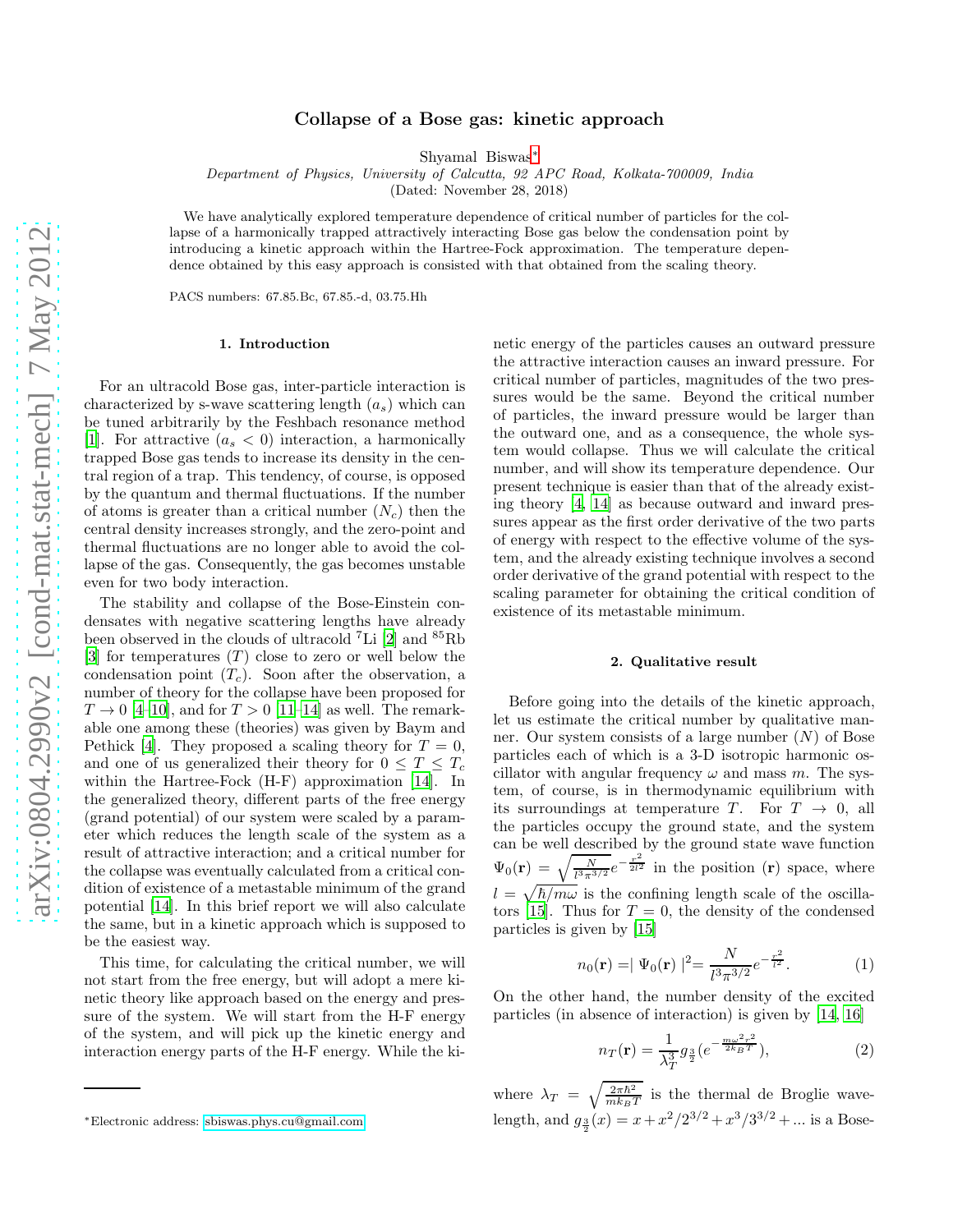Einstein function of a real variable  $x$ .

Let us consider the attractive interaction potential as  $V_{int}(\mathbf{r}) = g\delta^3(\mathbf{r})$ , where  $g = -\frac{4\pi\hbar^2 a}{m}$  is the coupling constant and  $a = -a_s$  is the absolute value of the s-wave scattering length [\[16](#page-3-8)[–18](#page-3-9)]. Typical two body interaction energy for N number of particles is  $\sim N^2 g/2l^3$ . For this interaction, the gas tends to increase the density at the central region of the trap. Well below  $T_c$  (i.e. for  $T \to 0$ ), this tendency is resisted by the zero-point motion of the atoms. At the critical situation, the energy  $(3N\hbar\omega/2)$  for the zero point motion must be comparable to the typical interaction energy. So, for  $T \to 0$ , we must have  $3N_c\hbar\omega/2 \sim N_c^2g/2l^3$  at the critical situation. From this relation we may have  $\frac{N_c a}{l} \sim 1$ .

On the other hand, for  $0 < T < T_c$ , the typical energy of the system is  $3\hbar\omega[kT/\hbar\omega]^4\zeta(4) \sim N^{4/3}\hbar\omega$  [\[15](#page-3-7)]. So, for this range of temperatures, we must have  $N_c^{4/3}\hbar\omega \sim$  $N_c^2 g/2l^3$  at the critical situation. From this relation, we may have  $\frac{N_c a}{l} \sim \left[\frac{l}{a}\right]^{1/2} > 1$ .

However, near  $\tilde{T}_c$ , the length scale of the system is  $L_{T_c} \sim l \sqrt{\frac{k_B T_c}{\hbar \omega}} \sim l N^{1/6}$  [\[15](#page-3-7)] so that we can write  $N_c^{4/3}\hbar\omega \sim N_c^2 g/2L_{T_c}^3$  at the critical situation, and consequently, we may have  $\frac{N_c a}{l} \sim \left[\frac{l}{a}\right]^5 \gg 1$ .

# 3. Quantitative result from scaling theory

From the above qualitative arguments we have got  $\frac{N_c a}{l} \propto 1$  for  $T \to 0$ ,  $\frac{N_c a}{l} \propto [\frac{l}{a}]^{1/2}$  for  $0 < T < T_c$ , and  $\frac{N_c a}{l} \propto \left[\frac{l}{a}\right]^5$  for  $T = T_c$ . The proportionality constants were determined by a scaling theory within H-F approximation [\[14\]](#page-3-6). The scaling theory gives the proportionality constants as 0.671 for  $T = 0$  [\[4](#page-3-3), [14](#page-3-6)], 1.210 $\frac{(T/T_c)^6}{(1-(T/T_c))}$  $\frac{(1/L_c)}{(1-(T/T_c)^3)^3}$  for  $0 < T < T_c$  [\[14\]](#page-3-6), and 2.253 for  $T = T_c$  [14].

In the following, we will also calculate the same but in a different (kinetic) approach. This approach is supposed to be the easiest one. And, we want to know whether the easiest approach reproduces the similar results.

#### 4. Kinetic approach

Within the H-F approximation we have the expression of energy functional as [\[14,](#page-3-6) [16](#page-3-8)]

$$
E = \int d^3 \mathbf{r} \left[ \frac{\hbar^2}{2m} n_0 \mid \nabla \phi_0 \mid^2 + \sum_{i \neq 0} \frac{\hbar^2}{2m} n_i \mid \nabla \phi_i \mid^2 + V(r) n_0(\mathbf{r}) + V(\mathbf{r}) n_T(\mathbf{r}) + \frac{g}{2} n_0^2(\mathbf{r}) + 2gn_0(\mathbf{r}) n_T(\mathbf{r}) + gn_T^2(\mathbf{r}) \right], \tag{3}
$$

where  $\{\phi_i\}$  represents the set of normalized H-F wavefunctions and  $\{n_i\}$  represents their occupations. To evaluate the above energy functional of eqn.(3) we have to know  $n_0(\mathbf{r})$  and  $n_T(\mathbf{r})$  for the interacting case. But, for the simplicity of the calculation, we keep the forms of  $n_0(\mathbf{r})$  and  $n_\mathcal{T}(\mathbf{r})$  as in eqns.(1) and (2) unaltered [\[14,](#page-3-6) [16\]](#page-3-8). Thus we evaluate the energy functional in eqn.(3) as [\[19](#page-3-10)]

$$
E(t) = [(1+1)c1(t) - c2(t)]N\frac{\hbar2}{ml2},
$$
\n(4)

where  $t = T/T_c$ ,

$$
c_1(t) = \frac{3}{4}(1 - t^3) + \frac{3}{2} \frac{N^{1/3} \zeta(4) t^4}{[\zeta(3)]^{4/3}},
$$
(5)

$$
c_2(t) = \frac{1}{\sqrt{2\pi}} \frac{Na}{l} [1 - t^3]^2 + \sqrt{\frac{8\zeta(3/2)}{\pi}} \frac{N^{1/2} a}{l} t^{3/2} [1 - t^3] + S' \sqrt{\frac{2}{\pi [\zeta(3)]^3}} \frac{N^{1/2} a}{l} t^{9/2},
$$
\n(6)

and  $S' = \sum_{i,j=1}^{\infty} \frac{1}{(ij)^{3/2} (i+j)^{3/2}} \approx 0.6534$ . From eqn.(4) we get the kinetic energy of the system as

$$
E_k(t) = c_1(t)N\frac{\hbar^2}{ml^2},
$$
\n(7)

and the interaction energy of the system as

$$
E_{int}(t) = -c_2(t)N\frac{\hbar^2}{ml^2} = -c_3(t)N^2a\frac{\hbar^2}{ml^3}
$$
 (8)

where

$$
c_3(t) = c_2(t)\frac{l}{Na}.\tag{9}
$$

For  $0 \leq T < T_c$ , the effective volume of the system is given by  $V = 4\pi l^3/3$ . The outward pressure is  $P_{out} = \frac{\partial E_k}{\partial V}$ , and the inward pressure is  $P_{in} = \frac{\partial E_{int}}{\partial V}$ . For the critical number of particles,  $P_{in}$  would be equal and opposite to  $P_{out}$ . From this equality relation we can write the expression of the critical number as

$$
N_c = \frac{2c_1(t)}{3ac_3(t)} \left(\frac{3V}{4\pi}\right)^{1/3}.
$$
 (10)

## A. Result for  $T \to 0$

Eqn.(10) gives the expression of the critical number as

$$
\frac{N_c a}{l} = \frac{2c_1(0)}{3c_3(0)} = \sqrt{\frac{\pi}{2}} = 1.253 \text{ for } T \to 0. \quad (11)
$$

Now we see that our new result for  $T \to 0$ , is approximately two times larger than the analytic result (0.671) obtained from the scaling theory [\[4,](#page-3-3) [14](#page-3-6)]. The numerical simulation and experimental results, for  $T \to 0$ , however, are 0.575 [\[20](#page-3-11)] and 0.459 [\[3\]](#page-3-2) respectively.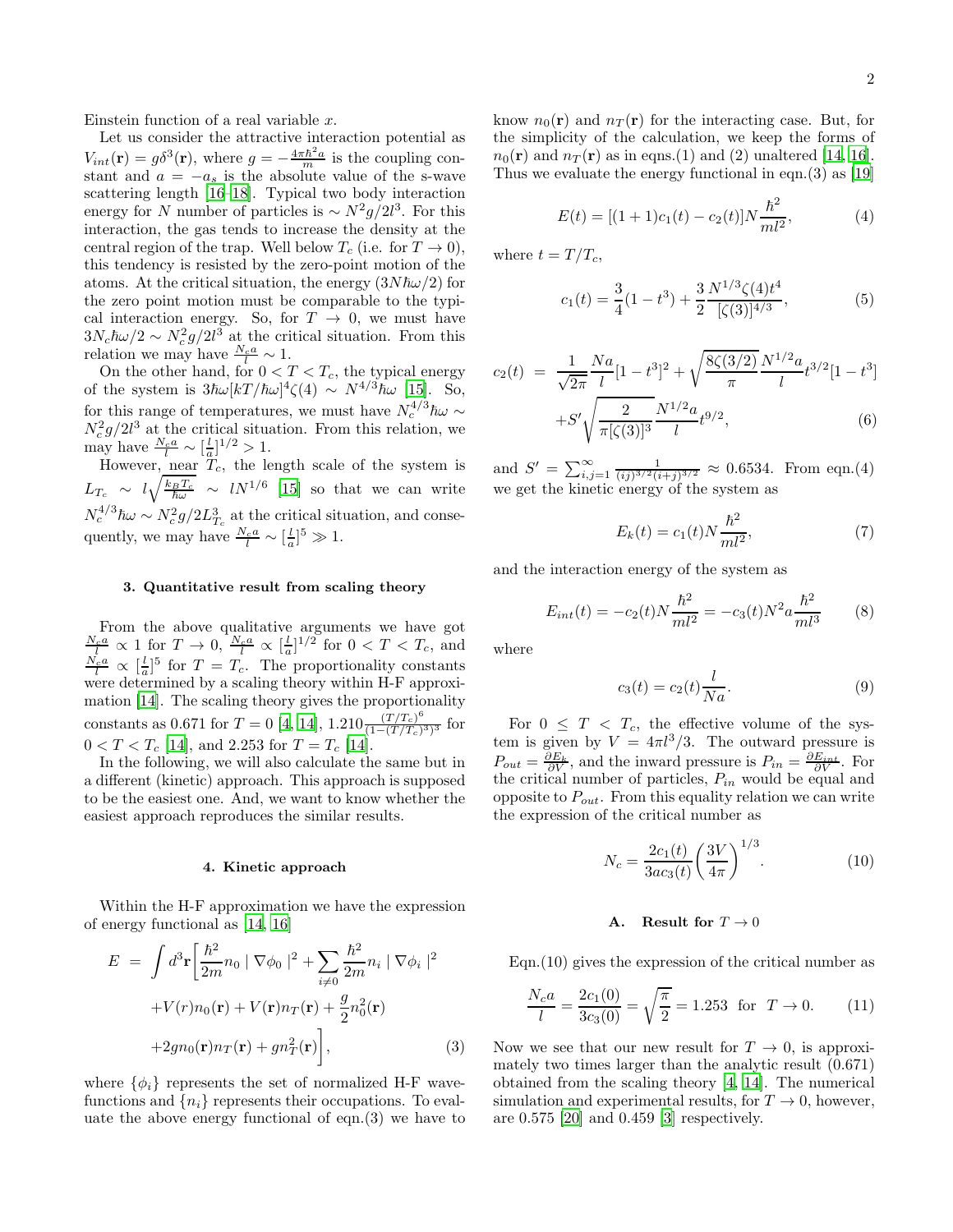

FIG. 1: Solid line follows form eqn.(12) and represents the plot for critical number of particles (in units of  $\frac{l}{a}$ ) with respect to temperature (in units of  $T_c$ ). Here  $\frac{l}{a} = 0.0066$  [\[3\]](#page-3-2). Dotted line represents the results of the scaling theory [\[14](#page-3-6)].

## B. Results for  $0 < T < T_c$

To achieve the Bose-Einstein condensation, the necessary condition is such that  $a/l \ll 1$  [\[16\]](#page-3-8). Thus for  $0 \leq T \leq T_c$ , we can write  $c_1(t) \approx \frac{3}{2}$  $N^{1/3}\zeta(4)t^4$  $\frac{\zeta(4)t}{[\zeta(3)]^{4/3}}$  from eqn.(5). Similarly, for  $0 < T \leq T_c$ , we can write  $c_3(t) \approx \frac{1}{\sqrt{2}}$  $\frac{1}{2\pi}[1-t^3]^2$  from eqns.(9) and (6). Consequently, for  $0 < T < T_c$ , we get the expression of  $N_c$  from eqn.(10)  $2\times\frac{3}{2}\frac{N_c^{1/3}\zeta(4)t^4}{\left[\zeta(3)\right]^{4/3}}$ 

as  $\frac{N_c a}{l} \approx$  $\frac{\gamma_2}{3\frac{1}{\sqrt{2\pi}}[1-t^3]^2}$ . From this relation we can write

$$
\frac{N_c a}{l} = 0.779 \left[ \frac{l}{a} \right]^{1/2} \frac{t^6}{(1 - t^3)^3} + \frac{0.750}{1 - t^3} + O\left(\frac{a}{l}\right)^{1/4} \tag{12}
$$

for  $0 < T < T_c$  up to a few leading orders in  $a/l$ . We plot the right hand side of eqn.(12) with respect to  $T$  in FIG. 1 for  $a/l = 0.0066$  [\[3\]](#page-3-2). Now, we see that the nature of the temperature dependence of the critical number is the same as that obtained from the scaling theory [\[14](#page-3-6)].

# C. Result for  $T = T_c$

For  $T = T_c$ , the length scale of the system is  $L_{T_c}$  =  $lN^{1/6}$  [\[14](#page-3-6), [16](#page-3-8)], and the effective volume of the system is given by  $V = 4\pi l^3 N^{1/2}/3$ . For this reason, the critical condition would be the same as that in eqn.(10) except the factor V which is to be replaced by  $\frac{V}{N_c^{1/2}}$ . So, for  $T = T_c$ , the critical number would be obtained from

$$
N_c = \frac{2c_1(1)}{3ac_3(1)} \left(\frac{3V}{4\pi N_c^{1/2}}\right)^{1/3}.
$$
 (13)

Putting the values of  $c_1(1)$  and  $c_3(1)$  into the eqn.(13) we get

$$
\frac{N_c a}{l} = 96.062 \left[ \frac{l}{a} \right]^5 \quad \text{for} \quad T = T_c. \tag{14}
$$

Now we see that the critical number increases dramatically as the condensation point is approached.

Difference between our result and the scaling result [\[4,](#page-3-3) [14\]](#page-3-6) is appreciable as because the scaling theory deals with all the terms of H-F energy, and the scaled kinetic energy although is greater than the scaled potential energy yet comparable in particular for  $T \to 0$ . On the other hand, potential energy of the harmonic trap has not been considered in the analysis of our kinetic approach.

## 5. Conclusion

It is to be mentioned that we have considered the collapse of the condensate as well as the thermal cloud of the Bose gas only for short ranged attractive interaction. Collapse of condensates for short ranged ranged repulsive and long ranged attractive interactions have also been investigated experimentally [\[21\]](#page-3-12) and theoretically [\[22,](#page-3-13) [23](#page-3-14)] as well.

Initially we explained the physics for the collapse of the attractive atomic Bose gas. Then we qualitatively estimated the critical number of particles for the collapse for  $0 \leq T \leq T_c$ . Finally we calculate the same by a kinetic approach within the Hartree-Fock approximation. Our calculations support the qualitative estimations and the quantitative results obtained from a previous scaling theory [\[14](#page-3-6)].

Although the scaling theory was a more rigorous one yet the nature of the temperature dependence of the critical number obtained by our kinetic theory (in FIG. 1) is similar to that obtained from the scaling theory. These two theories are equal a priory and self consistent with respect to the basic physics of the collapse.

The scaling result, for  $T \to 0$ , is closer to the experimental data [\[3\]](#page-3-2) which, however, is not available for the entire regime  $0 < T \leq T_c$ . The power of our approach is the simplicity. Future experiment for  $0 < T \leq T_c$  may justify our approach.

#### Acknowledgment

This work has been sponsored by the University Grants Commission [UGC] under D.S. Kothari Postdoctoral Fellowship Scheme [No.F.4-2/2006(BSR)13- 280/2008(BSR)]. Useful discussions with J.K. Bhattacharjee of SNBNCBS are gratefully acknowledged. Financial support and hospitalities of IACS are also acknowledged for an initial part of this work.